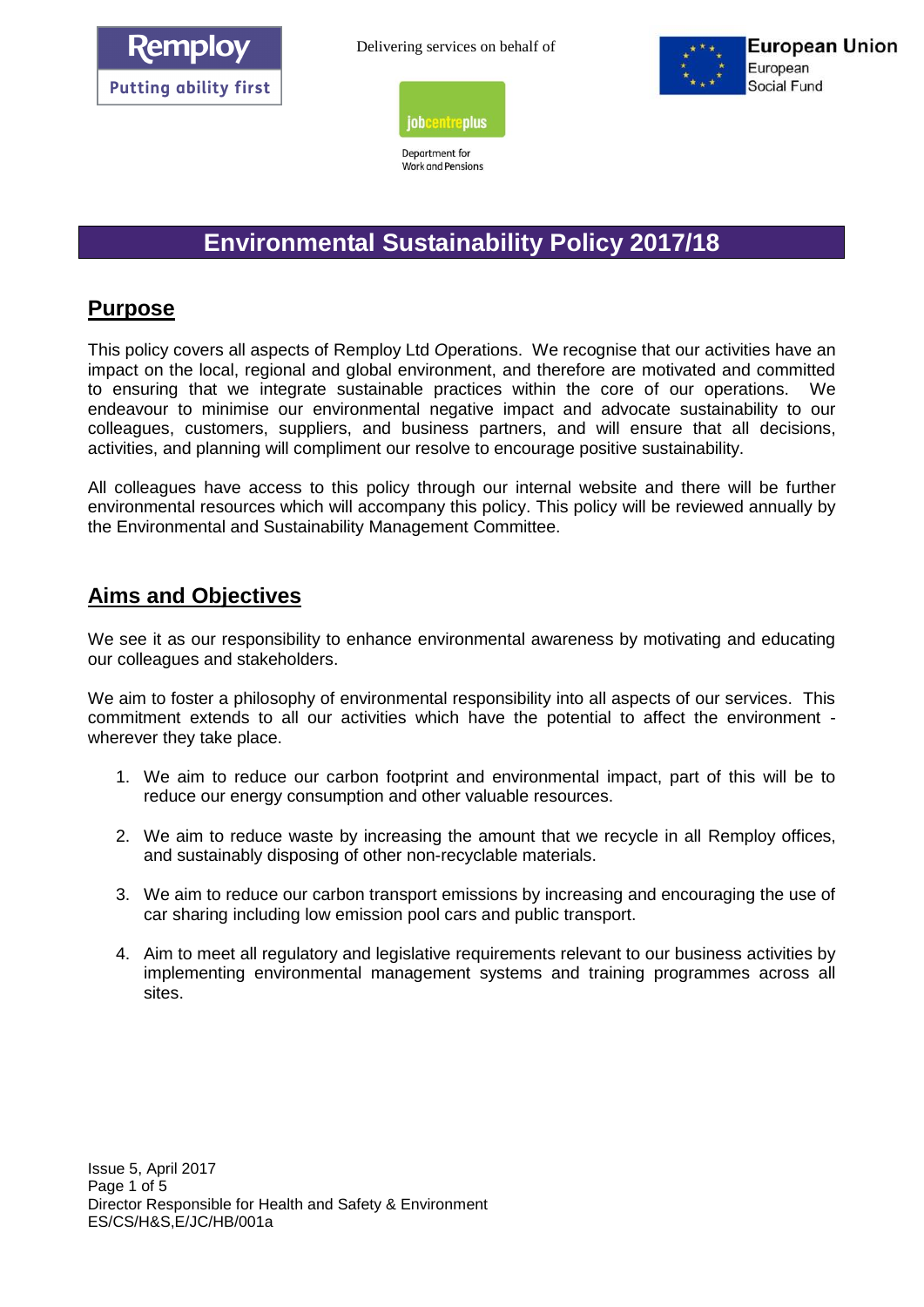



Department for Work and Pensions



Our policy is to:

- Support and comply with or exceed the requirements of all relevant UK environmental legislation and regulations regarding business.
- Meet our Duty of Care requirements by reducing our waste, promote reusing and recycling, of equipment, materials and general waste.
- Ensure Management and colleagues are aware of environmental issues and legislation surrounding business environmental policies and procedures.
- Promote green awareness and respect for the environment, through management and colleague communication channels.
- Always to make use of recycling schemes by the printer manufacturers (to recycle toner cartridges and drums)
- Buy recycled products where possible. We will endeavour to switch all publications and general office papers to 100% post-consumer waste recycled papers, any additional purchasing costs will be balanced against reduced consumption. When purchasing other items of office equipment, recycled options will be considered.
- Promote efficient use of energy, water, raw materials and other resources, along with reducing our emissions in order to conserve supplies and minimise our consumption of natural resources, particularly those that are non-renewable.
- We aim to reduce our environmental impact and Carbon Footprint by reducing our consumption of energy and other linked resources.
- To reduce business transport emissions by investing in more efficient fleet vehicles and reducing business mileage.
- Encourage our suppliers to adopt sound environmental practices and take steps towards more 'green' procurement.
- Seek to purchase fair-trade, organic and environmentally sound goods.
- To strive to achieve practices that will help with our commitment to environmental management, such as the Environmental Savings and Opportunities (ESOS) recommendations which have followed our recent registration with the scheme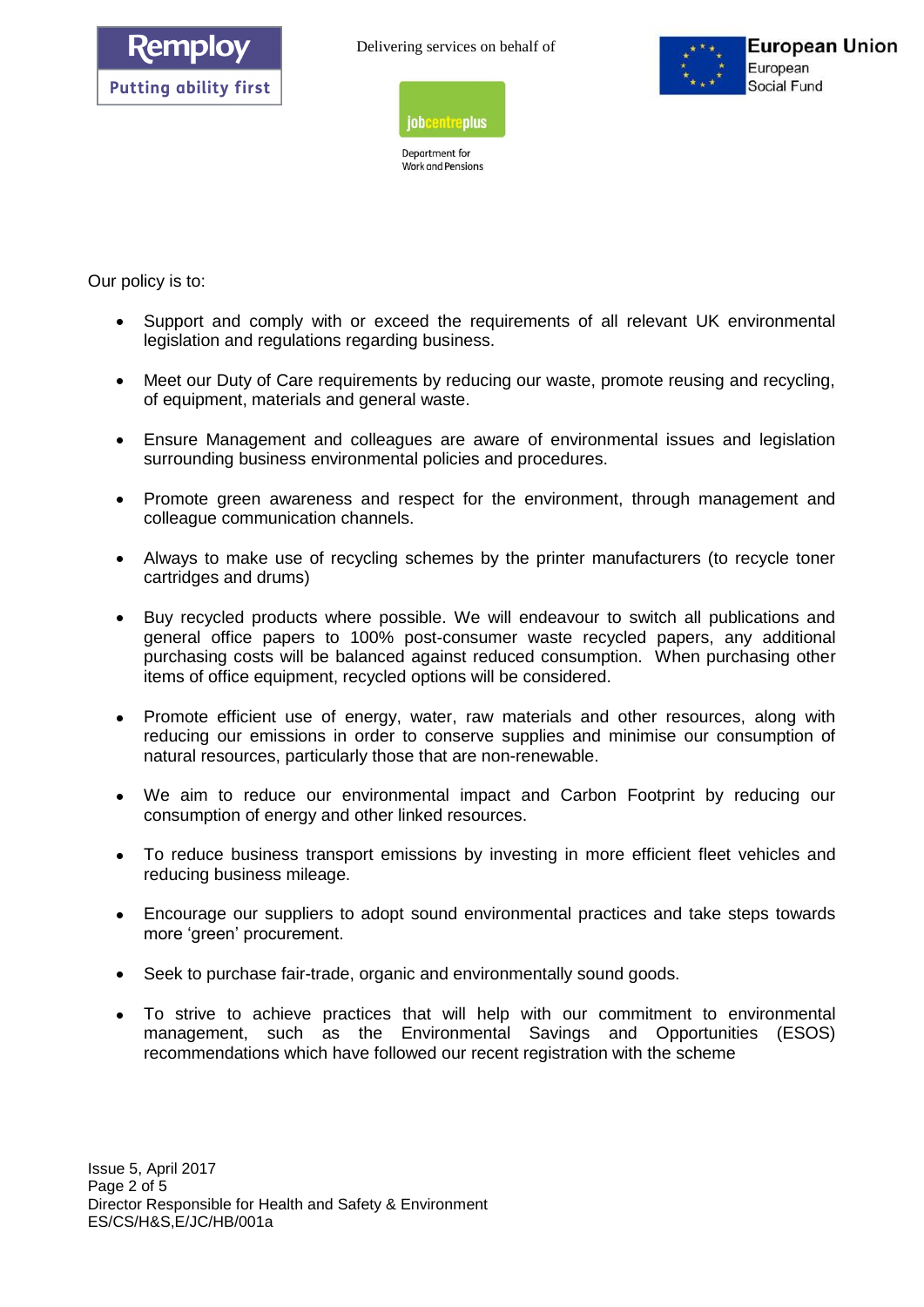



Department for Work and Pensions



# **Sustainability in Practice**

We will continuously strive to reduce negative effects on the environment and to improve our environmental performance wherever possible; we are committed to reducing our carbon footprint.

### Reduce, Reuse, Recycle

Remploy will endeavour to:

*Reduce* 

- Seek to ensure all our printing and photocopying is double-sided and only printing where essential
- Encourage customers to job search electronically, and make them mindful of wasteful processes and procedures within office based activities
- Reduce the need for movement of people by road. Encouraging and supporting the use of public transport, car sharing, walking and cycling as alternatives to the use of private vehicles. Avoid unnecessary travel by making use of instant messaging, video and audio conferencing, telephone and email
- Reduce our carbon footprint/greenhouse gas emissions, and monitor this year on year
- Keep energy usage low. For example, making use of low energy light bulbs throughout and using schedules to ensure computers are shut down after work
- Non-essential documents and emails will not be printed, we will encourage this by advocating the 'Think Before Printing' campaign in our email signatures

*Reuse* 

- Re-use wherever possible by trying to find a second life for items, especially paper, office stationery, and furniture
- Re-use envelopes and packaging where possible and promote scrap paper being used for draft copies and printing
- Encourage the use of kitchen crockery and glassware, rather than plastic or paper kitchenware

#### *Recycle*

- Recycling within the office will include all paper, card, glass, tin and plastics, and aim to provide all of our delivery centres with recycling bins, where possible.
- Recycling Inkjet cartridges through a charitable organisation, or alternatively posting them back to our supplier for refill
- If office furniture or IT equipment is being replaced then seek to have those items reused or recycled

Issue 5, April 2017 Page 3 of 5 Director Responsible for Health and Safety & Environment ES/CS/H&S,E/JC/HB/001a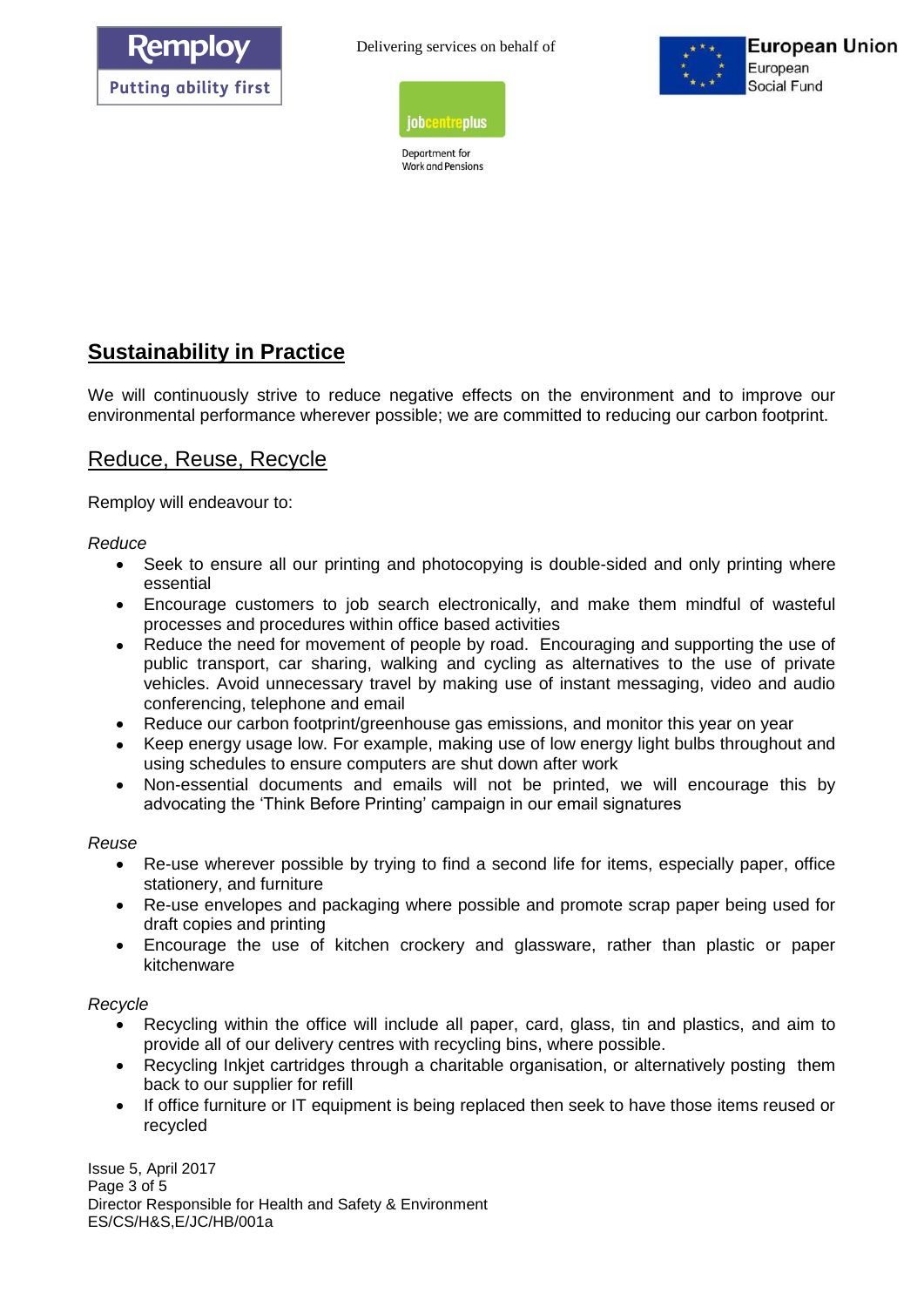





Department for Work and Pensions

 Actively promoting corporate and social responsibility by supporting recycle schemes, charity organisations, and volunteering events

## **Future plans**

All colleagues are responsible for working towards the objectives contained within this policy. Many environmental initiatives make sound commercial sense and will generate cost savings within an organisation that could provide funding for those areas where increased costs are a possibility or investment is required to reap the rewards over an extended period. Remploy Ltd has establish targets to measure the continuous improvement in our environmental performance which will be regularly reviewed and updated.

- Benchmarks have been set to measure our progress
	- 10% Reduction in business mileage
	- 5% Reduction within energy use
	- **10% reduction in paper use**
	- 10% reduction in printer toner and inkjet
- Our success will be measured against these objectives on an annual basis
- Colleagues will be kept aware and informed of their environmental roles and responsibilities
- Encouragement and support will be given to use public transport
- Progress towards sustainable development through its Environmental (Governance) Committee will be monitored and reported on
- Waste and carbon emission goals will be monitored
- Car sharing and business mileage for all colleagues in both own and pool cars will be recorded and monitored

Related policies, procedures or reference points include:

UK/Europe Environmental Legislation UN Global Compact Principles – 7/8/9 (Environment) Cycle to Work Scheme

# **Reporting & Communication**

Issue 5, April 2017 Page 4 of 5 Director Responsible for Health and Safety & Environment ES/CS/H&S,E/JC/HB/001a